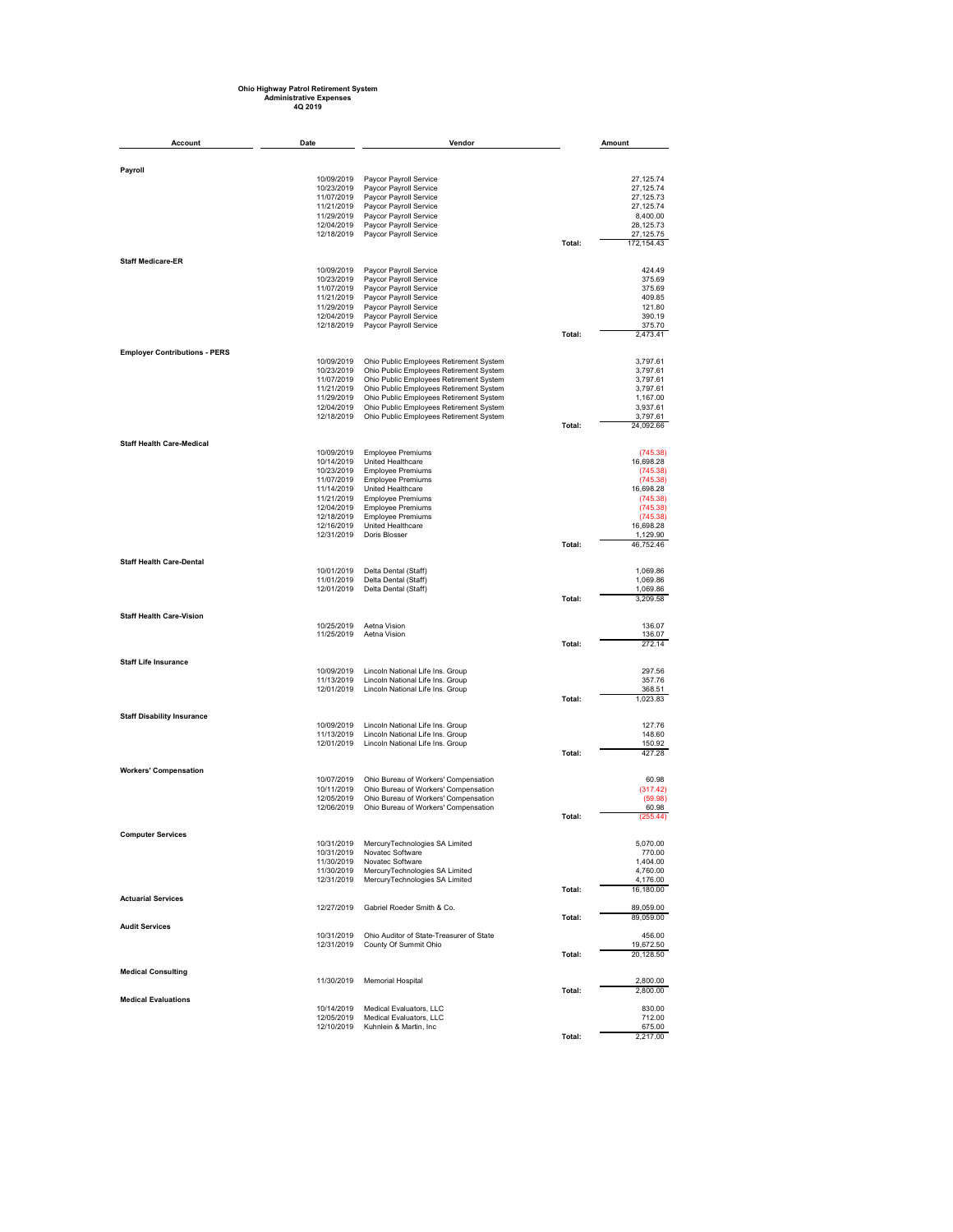| <b>Account</b>                          | Date                     | Vendor                                                                         |        | Amount                 |
|-----------------------------------------|--------------------------|--------------------------------------------------------------------------------|--------|------------------------|
|                                         |                          |                                                                                |        |                        |
| <b>Legal Services</b>                   | 10/31/2019               | Ice Miller LLC                                                                 |        | 5,487.00               |
|                                         | 11/30/2019               | Ice Miller LLC                                                                 |        | 2,714.00               |
|                                         | 12/31/2019               | <b>Attorney General's Office</b>                                               |        | 3,674.57               |
|                                         | 12/31/2019               | Ice Miller LLC                                                                 | Total: | 88.50<br>11,964.07     |
|                                         |                          |                                                                                |        |                        |
| <b>Service By Others</b>                | 10/01/2019               | Employee Benefit Service Center                                                |        | 37.80                  |
|                                         | 10/10/2019               | Paycor Payroll Service                                                         |        | 80.17                  |
|                                         | 10/24/2019<br>10/30/2019 | Paycor Payroll Service<br>Ardent Commercial Maintenance                        |        | 87.60<br>57.50         |
|                                         | 10/31/2019               | Culligan                                                                       |        | 31.50                  |
|                                         | 10/31/2019               | <b>Buck Global LLC</b>                                                         |        | 500.00                 |
|                                         | 10/31/2019               | Treasurer Of State                                                             |        | 2.94                   |
|                                         | 11/01/2019<br>11/08/2019 | Employee Benefit Service Center<br>Paycor Payroll Service                      |        | 37.80<br>77.05         |
|                                         | 11/10/2019               | National Software Inc.                                                         |        | 899.95                 |
|                                         | 11/14/2019               | Eclipse Corp                                                                   |        | 275.00                 |
|                                         | 11/22/2019<br>11/30/2019 | Paycor Payroll Service<br>Culligan                                             |        | 80.17<br>31.50         |
|                                         | 11/30/2019               | <b>Buck Global LLC</b>                                                         |        | 500.00                 |
|                                         | 11/30/2019               | <b>Treasurer Of State</b>                                                      |        | 3.64                   |
|                                         | 12/01/2019               | Employee Benefit Service Center                                                |        | 37.80                  |
|                                         | 12/02/2019<br>12/05/2019 | Paycor Payroll Service<br>Paycor Payroll Service                               |        | 59.11<br>77.05         |
|                                         | 12/19/2019               | Paycor Payroll Service                                                         |        | 77.05                  |
|                                         | 12/31/2019               | <b>Treasurer Of State</b>                                                      |        | 2.80                   |
|                                         | 12/31/2019               | Culligan                                                                       |        | 32.50                  |
|                                         | 12/31/2019               | <b>Buck Global LLC</b>                                                         | Total: | 500.00<br>3,488.93     |
|                                         |                          |                                                                                |        |                        |
| <b>Education-Trustees</b>               | 10/21/2019               | <b>Opal Financial Group</b>                                                    |        | 395.00                 |
|                                         |                          |                                                                                | Total: | 395.00                 |
| <b>Education-Staff</b>                  |                          |                                                                                |        |                        |
|                                         | 10/11/2019               | UT Marketplace                                                                 |        | 110.00                 |
|                                         | 10/11/2019               | Beacon Hill Financial Educators                                                |        | 32.00                  |
| <b>Membership Outreach</b>              |                          |                                                                                | Total: | 142.00                 |
|                                         | 10/02/2019               | Retirees' Association                                                          |        | 20.00                  |
|                                         | 10/17/2019               | Darryl Anderson                                                                |        | 20.00                  |
|                                         | 12/19/2019               | Mark Atkeson                                                                   |        | 162.40                 |
|                                         | 12/31/2019               | Snowbird Reunion-OSHPRA                                                        | Total: | 38.00<br>240.40        |
| Printing                                |                          |                                                                                |        |                        |
|                                         | 12/22/2019               | Ricoh                                                                          | Total: | 316.37<br>316.37       |
| <b>Postage and Supplies</b>             |                          |                                                                                |        |                        |
|                                         | 10/12/2019               | Pitney Bowes Inc                                                               |        | 147.70                 |
|                                         | 10/21/2019<br>11/10/2019 | Pitney Bowes Inc<br>Pitney Bowes Inc                                           |        | (34.00)<br>106.39      |
|                                         | 11/20/2019               | Pitney Bowes Inc                                                               |        | (34.00)                |
|                                         | 11/26/2019               | Pitney Bowes Inc                                                               |        | 500.00                 |
|                                         | 11/30/2019               | <b>United Parcel Service</b>                                                   |        | 13.12                  |
|                                         | 12/12/2019               | Pitney Bowes Inc                                                               |        | 105.00                 |
|                                         | 12/20/2019               | Pitney Bowes Inc                                                               | Total: | (34.00)<br>770.21      |
| <b>Telecommunications Services</b>      |                          |                                                                                |        |                        |
|                                         | 10/01/2019               | Time Warner Cable                                                              |        | 1,149.57               |
|                                         | 10/11/2019               | West Unified Communications                                                    |        | 2.19                   |
|                                         | 11/01/2019               | Time Warner Cable                                                              |        | 1,147.63               |
|                                         | 11/10/2019<br>12/01/2019 | West Unified Communications<br>Time Warner Cable                               |        | 2.19<br>1,146.19       |
|                                         | 12/11/2019               | West Unified Communications                                                    |        | 2.19                   |
|                                         |                          |                                                                                | Total: | 3,449.96               |
| <b>Computer Services-Offsite Server</b> |                          |                                                                                |        |                        |
|                                         | 10/01/2019               | Saed Bahrami                                                                   |        | 325.00                 |
|                                         | 11/01/2019<br>12/01/2019 | Saed Bahrami<br>Saed Bahrami                                                   |        | 325.00<br>325.00       |
|                                         |                          |                                                                                | Total: | 975.00                 |
| <b>Rent Expense</b>                     |                          |                                                                                |        |                        |
|                                         | 10/01/2019               | <b>Triangle Commercial Properties</b>                                          |        | 10,100.57              |
|                                         | 11/01/2019<br>12/01/2019 | <b>Triangle Commercial Properties</b><br><b>Triangle Commercial Properties</b> |        | 10,219.73              |
|                                         |                          |                                                                                | Total: | 10,219.73<br>30,540.03 |
| <b>Office Supplies</b>                  |                          |                                                                                |        |                        |
|                                         | 10/11/2019               | <b>Toner Store</b>                                                             |        | 38.46                  |
|                                         | 10/11/2019<br>10/23/2019 | Myron<br>Office City Express                                                   |        | 386.05<br>77.12        |
|                                         | 10/30/2019               | Office City Express                                                            |        | 35.43                  |
|                                         | 11/10/2019               | Amazon                                                                         |        | 151.98                 |
|                                         | 11/10/2019               | <b>Traxler Printing</b>                                                        |        | 25.28                  |
|                                         | 11/10/2019               | Vistaprint                                                                     |        | 74.48                  |
|                                         | 12/04/2019<br>12/05/2019 | <b>Holly Carr</b><br>Office City Express                                       |        | 31.29<br>116.31        |
|                                         | 12/09/2019               | Office City Express                                                            |        | 12.19                  |
|                                         | 12/10/2019               | Proforma Graphic Service                                                       |        | 436.17                 |
|                                         | 12/11/2019               | Amazon                                                                         |        | 22.48                  |
|                                         | 12/11/2019<br>12/11/2019 | Acronis<br><b>Traxler Printing</b>                                             |        | 159.98<br>20.28        |
|                                         | 12/17/2019               | Office City Express                                                            |        | 27.40                  |
|                                         | 12/18/2019               | Office City Express                                                            |        | 32.25                  |
|                                         |                          |                                                                                | Total: | 1,647.15               |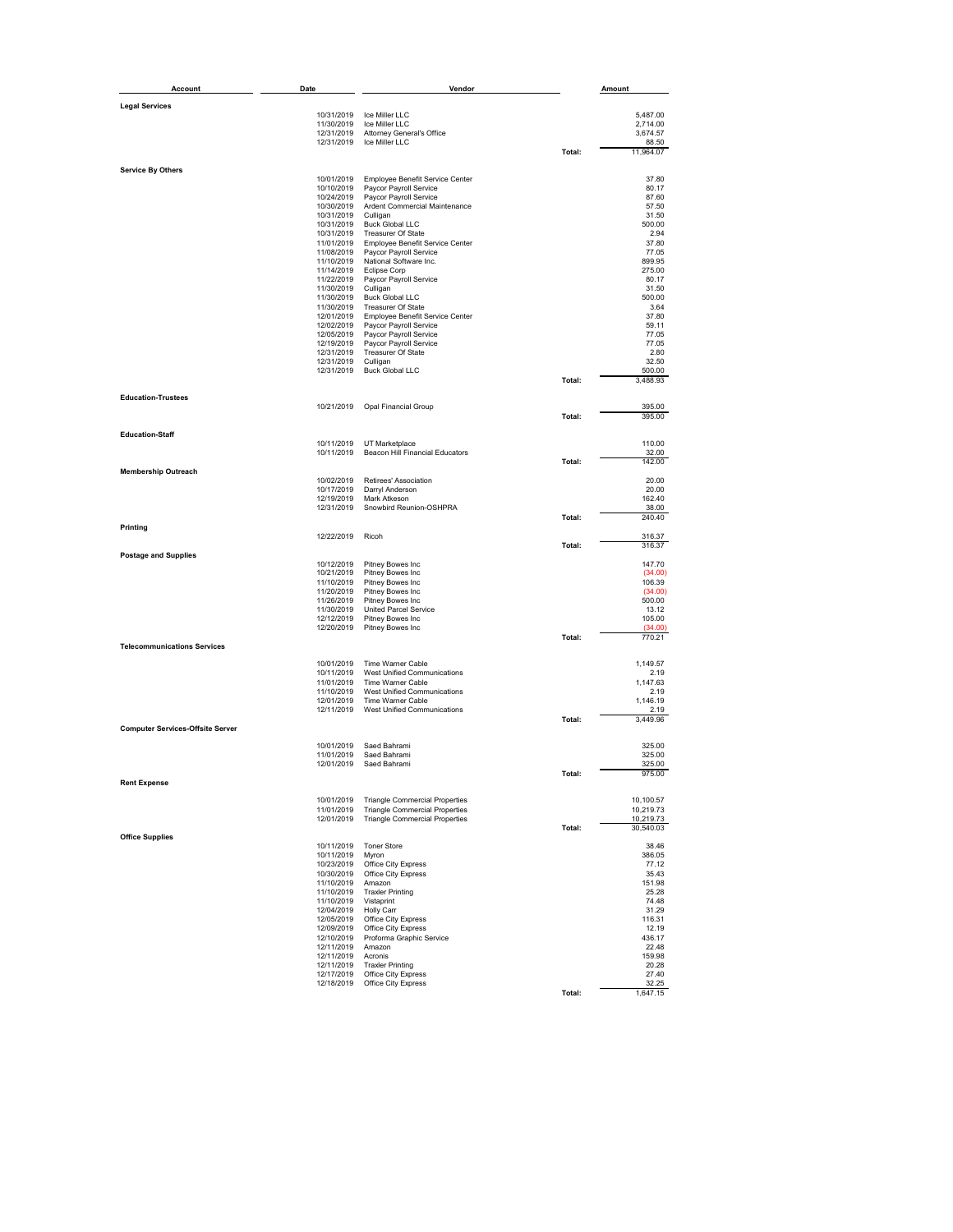| <b>Account</b>                           | Date                     | Vendor                                                          |        | Amount             |
|------------------------------------------|--------------------------|-----------------------------------------------------------------|--------|--------------------|
| <b>Ohio Retirement Study Council</b>     |                          |                                                                 |        |                    |
|                                          | 12/31/2019               | ORSC                                                            |        | 624.48             |
| <b>Office Equipment Expense</b>          |                          |                                                                 | Total: | 624.48             |
|                                          | 10/01/2019               | Micro Center                                                    |        | 199.99             |
|                                          | 10/07/2019<br>10/16/2019 | Micro Center<br>Micro Center                                    |        | 199.99<br>799.96   |
|                                          | 10/16/2019               | Micro Center                                                    |        | 76.99              |
|                                          | 11/10/2019               | Micro Center                                                    |        | 26.99              |
|                                          | 12/08/2019<br>12/11/2019 | Micro Center<br>Best Buy                                        |        | 179.96<br>126.81   |
|                                          | 12/11/2019               | Microsoft                                                       |        | 79.98              |
|                                          | 12/16/2019               | Micro Center                                                    |        | 89.98              |
| <b>Travel-Board Meetings</b>             |                          |                                                                 | Total: | 1,780.65           |
|                                          | 10/09/2019               | Darryl Anderson                                                 |        | 174.00             |
|                                          | 10/09/2019<br>10/09/2019 | Matthew L. Them<br>Cory Davies                                  |        | 111.36<br>124.12   |
|                                          | 10/09/2019               | Kenneth C. Boyer                                                |        | 110.20             |
|                                          | 10/11/2019               | Cambria Suites                                                  |        | 282.06             |
|                                          | 10/17/2019<br>10/17/2019 | JP Allen<br>Joseph Thomas                                       |        | 83.52<br>153.12    |
|                                          | 10/17/2019               | Kenneth C. Boyer                                                |        | 110.20             |
|                                          | 10/17/2019               | Darryl Anderson                                                 |        | 174.00             |
|                                          | 10/17/2019<br>10/17/2019 | Michael Kasler<br>Matthew L. Them                               |        | 122.96<br>111.36   |
|                                          | 10/17/2019               | Cynthia Wilt                                                    |        | 208.80             |
|                                          | 10/17/2019               | <b>Brice Nihiser</b>                                            |        | 134.56             |
|                                          | 10/23/2019<br>10/25/2019 | Kenneth C. Boyer<br>Matthew L. Them                             |        | 110.20<br>52.20    |
|                                          | 11/04/2019               | Matthew L. Them                                                 |        | 8.00               |
|                                          | 11/10/2019               | Cambria Suites                                                  |        | 431.64             |
|                                          | 11/20/2019<br>11/20/2019 | Michael Kasler<br><b>Brice Nihiser</b>                          |        | 61.48<br>67.28     |
|                                          | 11/20/2019               | Cynthia Wilt                                                    |        | 104.40             |
|                                          | 11/20/2019               | Darryl Anderson                                                 |        | 87.00<br>83.52     |
|                                          | 11/20/2019<br>12/19/2019 | JP Allen<br>Kenneth C. Boyer                                    |        | 110.20             |
|                                          | 12/19/2019               | Susan Hay                                                       |        | 18.10              |
|                                          | 12/19/2019<br>12/19/2019 | Michael Kasler<br>Joseph Thomas                                 |        | 61.48<br>153.12    |
|                                          | 12/19/2019               | Darryl Anderson                                                 |        | 87.00              |
|                                          | 12/19/2019               | <b>Brice Nihiser</b>                                            |        | 67.28              |
|                                          | 12/19/2019               | Cynthia Wilt                                                    | Total: | 104.40<br>3,507.56 |
| <b>Board Meetings</b>                    |                          |                                                                 |        |                    |
|                                          | 10/11/2019               | Matt the Millers                                                |        | 116.00             |
|                                          | 10/11/2019<br>10/11/2019 | Yohan Pizza<br>Kroger                                           |        | 43.00<br>12.88     |
|                                          | 10/19/2019               | <b>Holly Carr</b>                                               |        | 7.99               |
|                                          | 11/10/2019               | Kroger                                                          |        | 32.16<br>32.00     |
|                                          | 11/10/2019<br>11/10/2019 | Yohan Pizza<br>Chik-Fil-A                                       |        | 91.95              |
|                                          | 11/10/2019               | Panera Bread                                                    |        | 72.85              |
|                                          | 11/30/2019<br>12/11/2019 | <b>Michael Press</b><br>Yohan Pizza                             |        | 20.24<br>87.00     |
|                                          | 12/12/2019               | <b>Holly Carr</b>                                               |        | 45.32              |
|                                          | 12/19/2019               | Susan Hay                                                       |        | 3.99               |
| <b>Miscellaneous</b>                     |                          |                                                                 | Total: | 565.38             |
|                                          | 11/19/2019               | ELK Promotions Inc.                                             |        | 89.48              |
|                                          | 12/11/2019               | Wendell's Pub                                                   |        | 245.46             |
| <b>Travel-Education-Trustees</b>         |                          |                                                                 | Total: | 334.94             |
|                                          | 10/11/2019               | Montage Deer Valley                                             |        | (45.36)            |
|                                          | 10/31/2019               | Darryl Anderson                                                 |        | 689.08             |
|                                          | 10/31/2019<br>11/10/2019 | <b>Brice Nihiser</b><br>Sheraton                                |        | 228.22<br>412.37   |
|                                          | 11/10/2019               | <b>Grand Hyatt</b>                                              |        | 1,038.12           |
|                                          | 11/10/2019<br>11/10/2019 | Chik-Fil-A<br><b>CMH Airport Parking</b>                        |        | 7.87<br>45.00      |
|                                          | 12/11/2019               | <b>Opal Financial Group</b>                                     |        | 831.80             |
|                                          | 12/31/2019               | OP&F                                                            |        | 1,500.00           |
|                                          | 12/31/2019               | Ohio Public Employees Retirement System                         | Total: | 782.23<br>5,489.33 |
|                                          |                          |                                                                 |        |                    |
| <b>Travel-Education-Staff</b>            |                          | 10/31/2019 Michael Press                                        |        |                    |
|                                          |                          | 11/08/2019 Montage Deer Valley                                  |        | 21.46<br>(45.03)   |
|                                          |                          | 11/10/2019 Little America Hotel                                 |        | 29.80              |
|                                          | 11/10/2019 Twist SLC     | 11/10/2019 Home Run Inn                                         |        | 20.25<br>18.23     |
|                                          | 11/10/2019 R&R BBQ       |                                                                 |        | 24.36              |
|                                          |                          | 11/10/2019 Little America Hotel                                 |        | 906.00             |
|                                          |                          | 11/10/2019 Columbus Commons Parking<br>11/30/2019 Michael Press |        | 8.00<br>28.24      |
|                                          | 11/30/2019 Brian Fike    |                                                                 |        | 16.24              |
|                                          |                          |                                                                 | Total: | 1,027.55           |
| <b>Travel-Other</b>                      |                          | 10/10/2019 Mark Atkeson                                         |        | 32.48              |
|                                          |                          | 10/11/2019 Columbus Commons Parking                             |        | 7.00               |
|                                          |                          | 10/25/2019 Matthew L. Them                                      |        | 36.00              |
|                                          |                          | 10/31/2019 Michael Press<br>12/11/2019 Columbus Commons Parking |        | 22.24<br>9.00      |
|                                          |                          | 12/19/2019 Mark Atkeson                                         |        | 32.48              |
|                                          | 12/31/2019               | <b>Brian Fike</b>                                               | Total: | 16.24<br>155.44    |
| <b>Dues &amp; Subscriptions-Trustees</b> |                          |                                                                 |        |                    |
|                                          |                          | 10/15/2019 USA Today                                            |        | 29.00              |
|                                          | 10/30/2019<br>11/04/2019 | Ohio Ethics Commission<br><b>USA Today</b>                      |        | 120.00<br>29.00    |
|                                          | 11/10/2019               | International Federation of Employee Benefit Plans              |        | 710.00             |
|                                          | 12/04/2019               | <b>USA Today</b>                                                |        | 29.00              |
|                                          |                          |                                                                 | Total: | 917.00             |